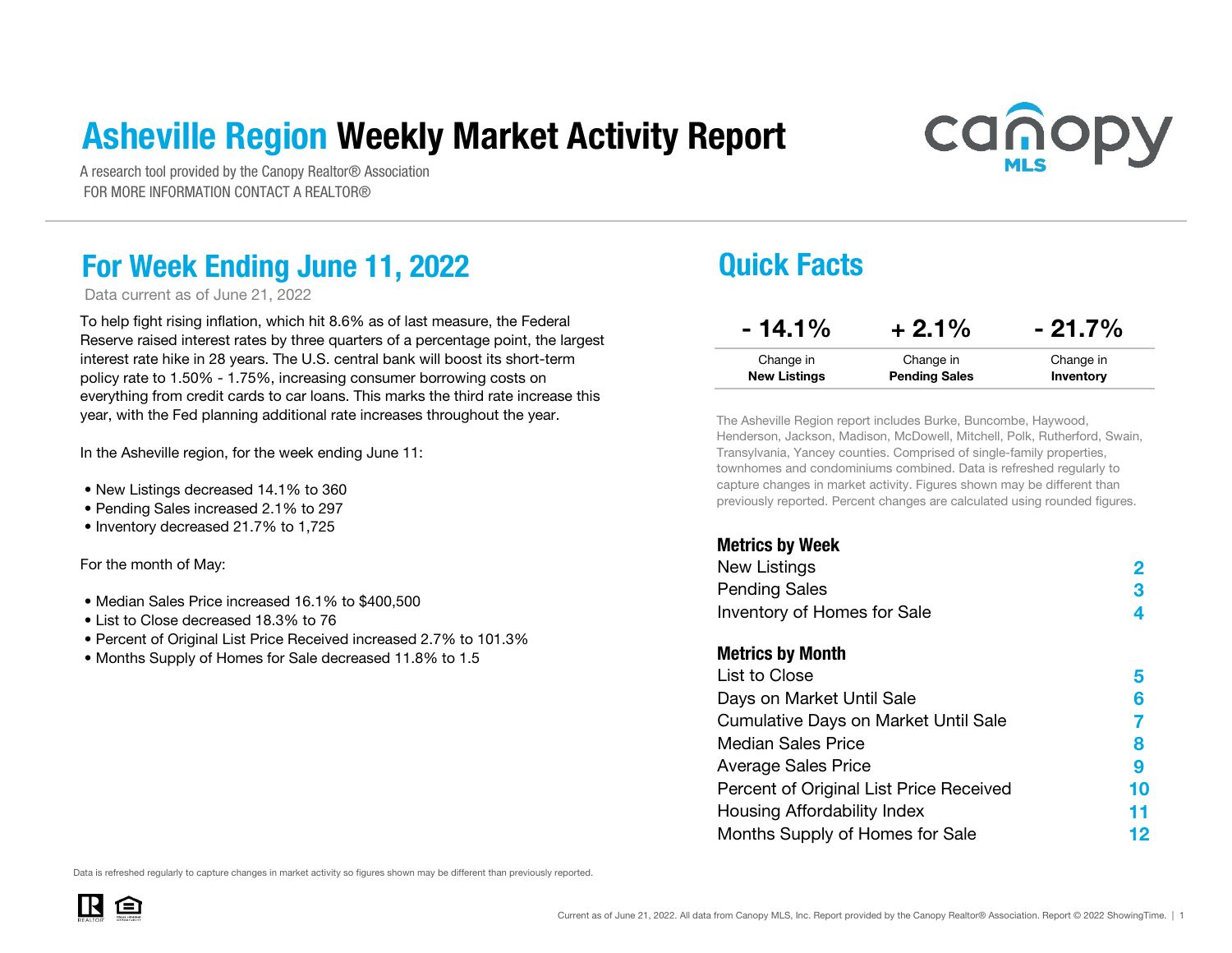### New Listings

A count of the properties that have been newly listed on the market in a given week.





| For the<br><b>Week Ending</b> | Current<br><b>Activity</b> | One Year<br>Ago | $+/-$    |
|-------------------------------|----------------------------|-----------------|----------|
| 3/19/2022                     | 293                        | 291             | $+0.7%$  |
| 3/26/2022                     | 330                        | 281             | $+17.4%$ |
| 4/2/2022                      | 324                        | 358             | - 9.5%   |
| 4/9/2022                      | 316                        | 306             | $+3.3%$  |
| 4/16/2022                     | 296                        | 376             | $-21.3%$ |
| 4/23/2022                     | 296                        | 308             | - 3.9%   |
| 4/30/2022                     | 360                        | 381             | - 5.5%   |
| 5/7/2022                      | 410                        | 316             | + 29.7%  |
| 5/14/2022                     | 374                        | 345             | $+8.4%$  |
| 5/21/2022                     | 409                        | 414             | $-1.2%$  |
| 5/28/2022                     | 331                        | 357             | - 7.3%   |
| 6/4/2022                      | 293                        | 367             | $-20.2%$ |
| 6/11/2022                     | 360                        | 419             | - 14.1%  |
| 3-Month Total                 | 4,392                      | 4,519           | $-2.8%$  |

#### Historical New Listing Activity

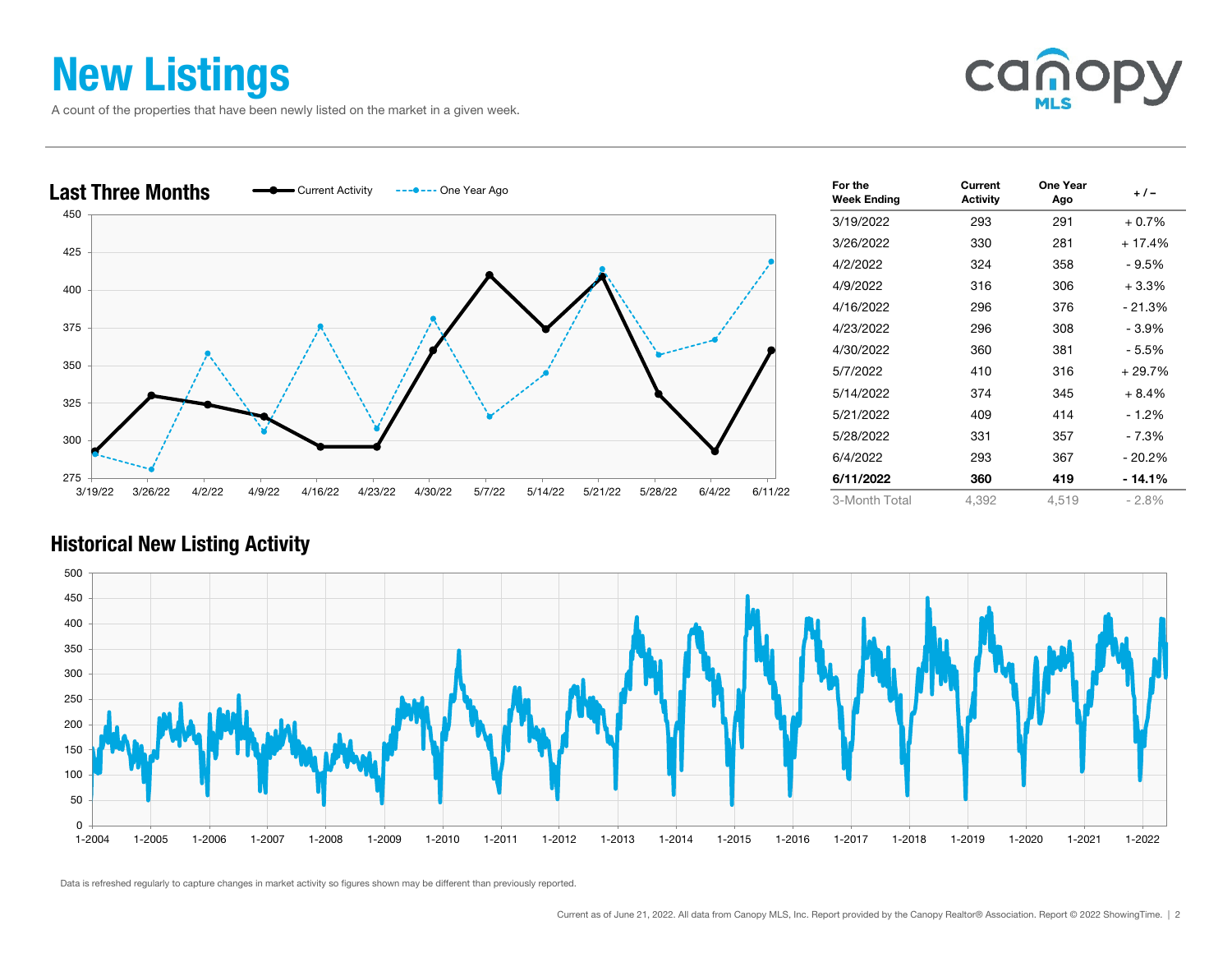### Pending Sales

can

 A count of the properties on which contracts have been accepted in a given week. Pending contracts include "Under Contract-Show" and "Under Contract-No Show" statuses.



| For the<br><b>Week Ending</b> | Current<br><b>Activity</b> | One Year<br>Ago | $+/-$   |
|-------------------------------|----------------------------|-----------------|---------|
| 3/19/2022                     | 262                        | 292             | - 10.3% |
| 3/26/2022                     | 265                        | 268             | $-1.1%$ |
| 4/2/2022                      | 247                        | 289             | - 14.5% |
| 4/9/2022                      | 276                        | 256             | $+7.8%$ |
| 4/16/2022                     | 268                        | 319             | - 16.0% |
| 4/23/2022                     | 243                        | 322             | - 24.5% |
| 4/30/2022                     | 271                        | 333             | - 18.6% |
| 5/7/2022                      | 280                        | 314             | - 10.8% |
| 5/14/2022                     | 271                        | 270             | $+0.4%$ |
| 5/21/2022                     | 270                        | 295             | - 8.5%  |
| 5/28/2022                     | 260                        | 296             | - 12.2% |
| 6/4/2022                      | 246                        | 235             | $+4.7%$ |
| 6/11/2022                     | 297                        | 291             | $+2.1%$ |
| 3-Month Total                 | 3,456                      | 3,780           | $-8.6%$ |

### Historical Pending Sales Activity



CanopyMLS, Inc. did not include "showable" under contract listings in the Pending Sales stats before July 2012. Listing agents report listings as Under Contract-Show earlier in the transaction. As a result, Pending Sales s refreshed regularly to capture changes in market activity so figures shown may be different than previously reported.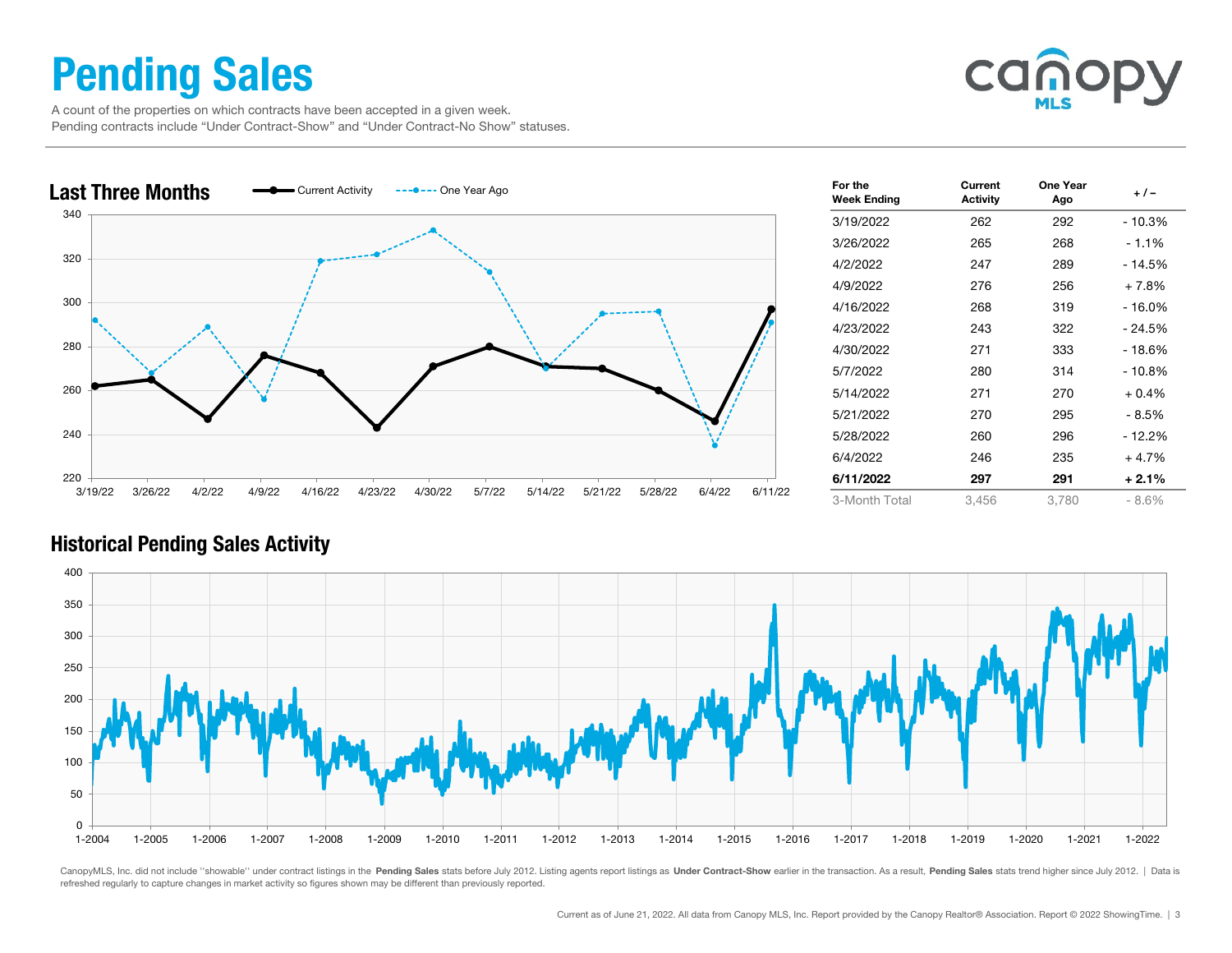### Inventory of Homes for Sale

The number of properties available for sale in active status at the end of a given week.





| For the<br><b>Week Ending</b> | Current<br><b>Activity</b> | One Year<br>Ago | + / -     |
|-------------------------------|----------------------------|-----------------|-----------|
| 3/19/2022                     | 1,342                      | 1,950           | - 31.2%   |
| 3/26/2022                     | 1,348                      | 1,925           | $-30.0\%$ |
| 4/2/2022                      | 1,396                      | 1,942           | $-28.1%$  |
| 4/9/2022                      | 1,404                      | 1,929           | - 27.2%   |
| 4/16/2022                     | 1,415                      | 1,953           | - 27.5%   |
| 4/23/2022                     | 1,411                      | 1,955           | - 27.8%   |
| 4/30/2022                     | 1,415                      | 1,956           | - 27.7%   |
| 5/7/2022                      | 1,485                      | 1,933           | $-23.2%$  |
| 5/14/2022                     | 1,584                      | 1,948           | $-18.7%$  |
| 5/21/2022                     | 1,629                      | 1,997           | - 18.4%   |
| 5/28/2022                     | 1,716                      | 2,083           | - 17.6%   |
| 6/4/2022                      | 1,736                      | 2,096           | $-17.2%$  |
| 6/11/2022                     | 1,725                      | 2,204           | - 21.7%   |
| 3-Month Avg                   | 1,508                      | 1,990           | $-24.2%$  |

#### Historical Inventory Activity

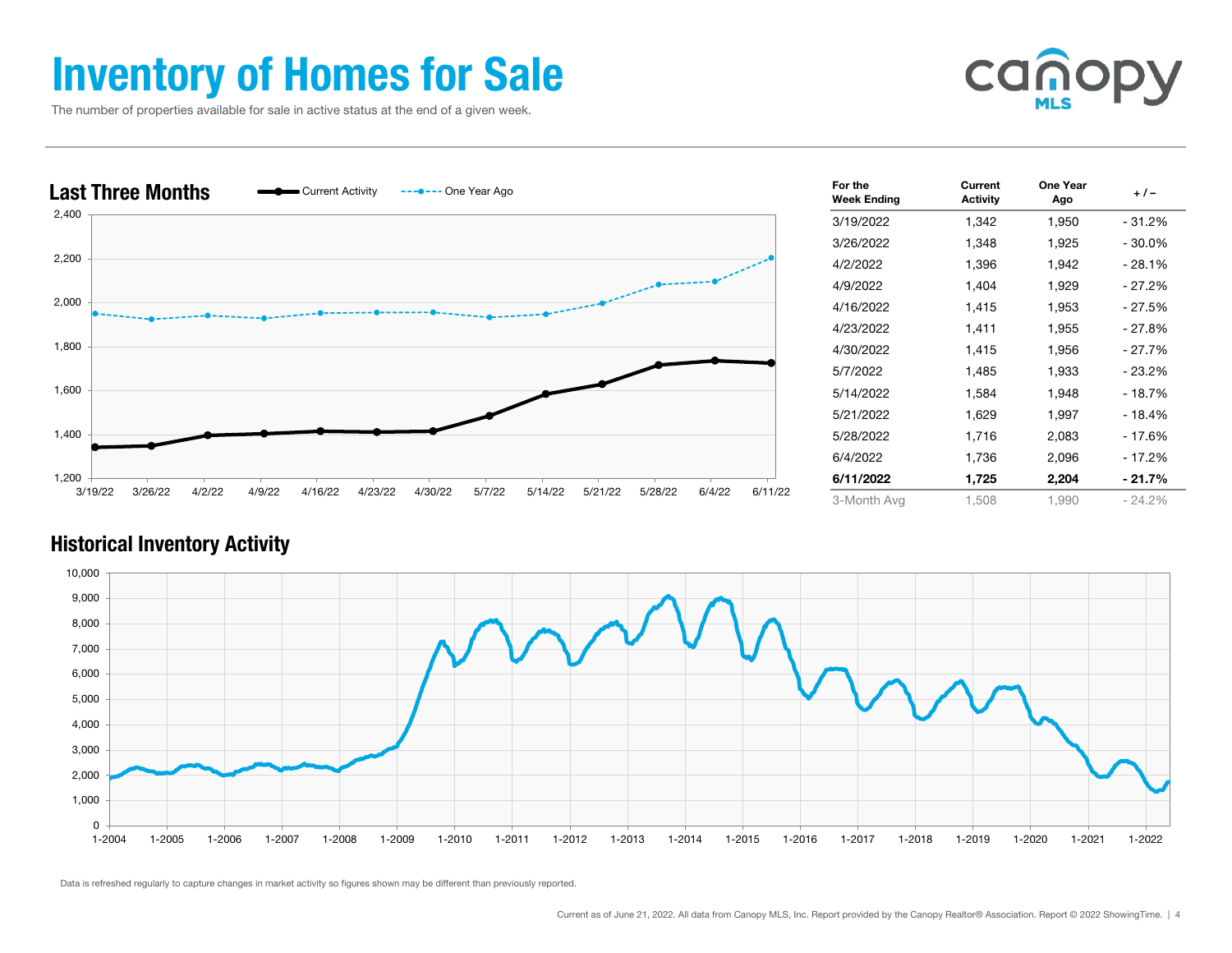### List to Close

"List to Close" provides the total number of days specific to the MLS number from "Listing Date" to "Sold Date."





#### Historical List to Close

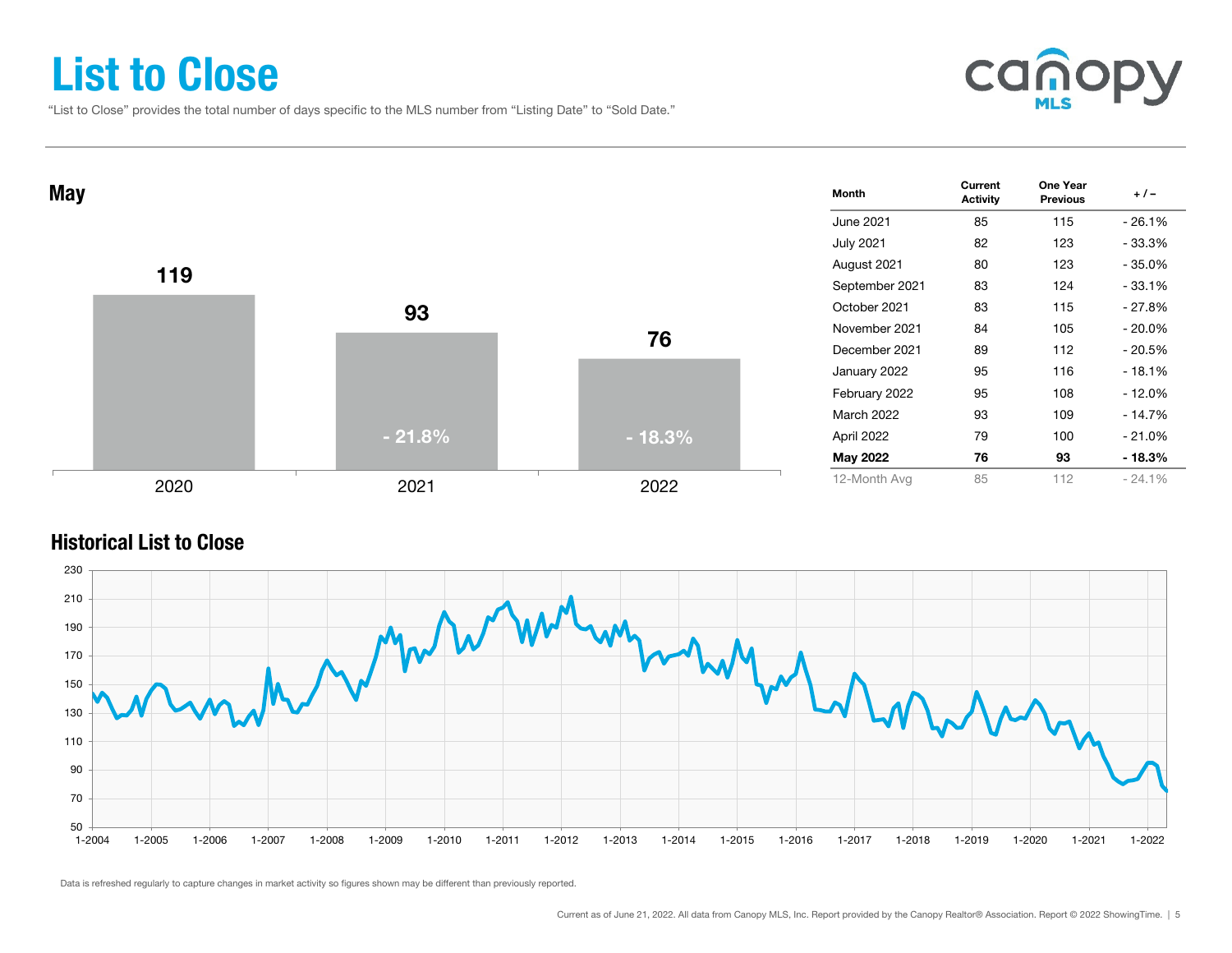### Days on Market



 Days on Market (DOM) tracks the days on market for a property specific to the MLS number. DOM accrues for "Active" and "Under Contract-Show" statuses. DOM does not include any days that the listing is in "Under Contract-No Show," "Temporarily off Market," "Closed/Sold," "Expired" and "Withdrawn" statuses.



#### Historical Days on Market

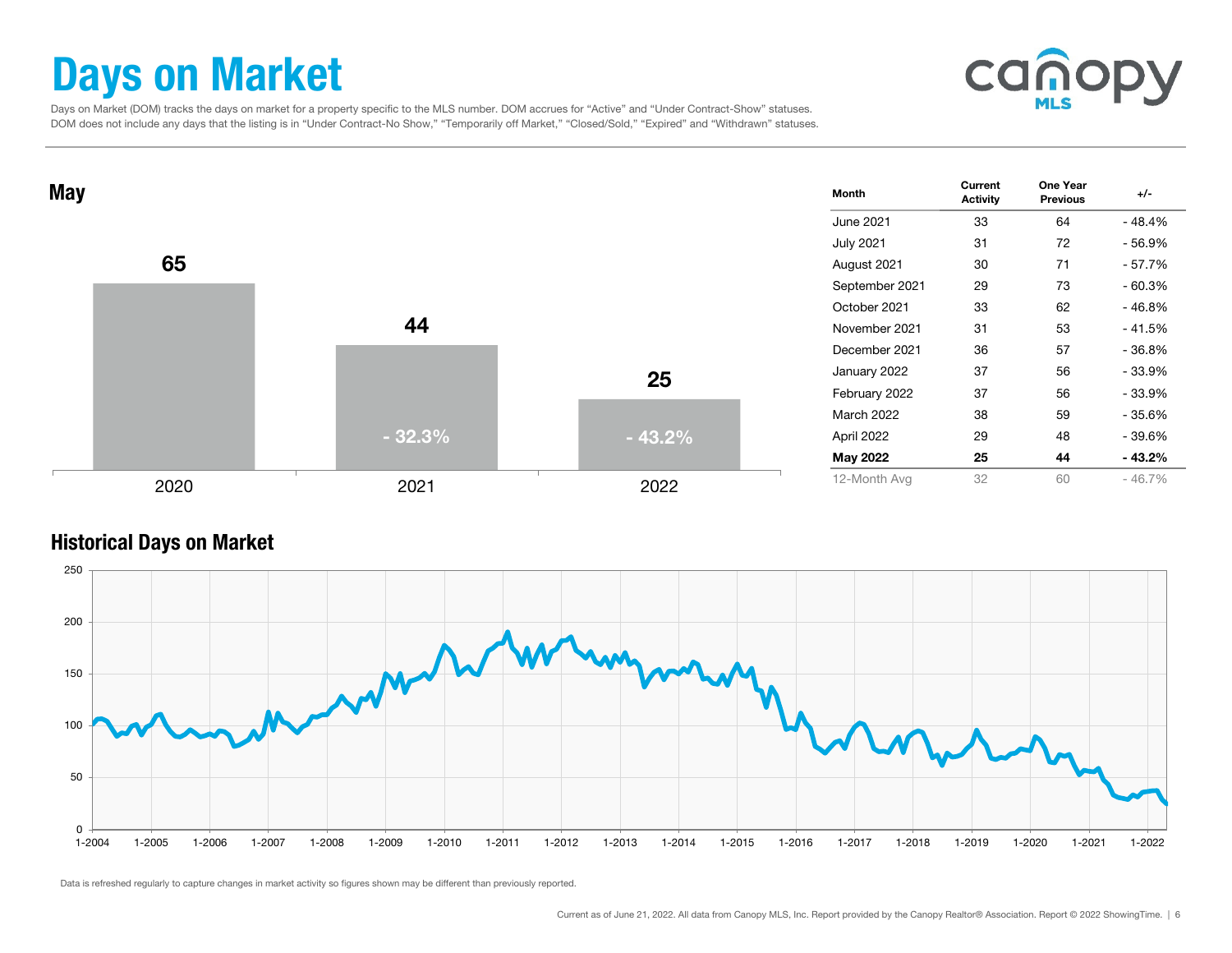### Cumulative Days on Market

cano

 Cumulative Days on Market (CDOM) functions like Days on Market (DOM); except CDOM tracks the DOM for a property over multiple listings on the property. When a new listing is entered, the CDOM only resets to zero if the previous listing closed (sold) or if the previous listing has been off the market (expired or withdrawn) for more than 90 days.



#### Historical Cumulative Days on Market

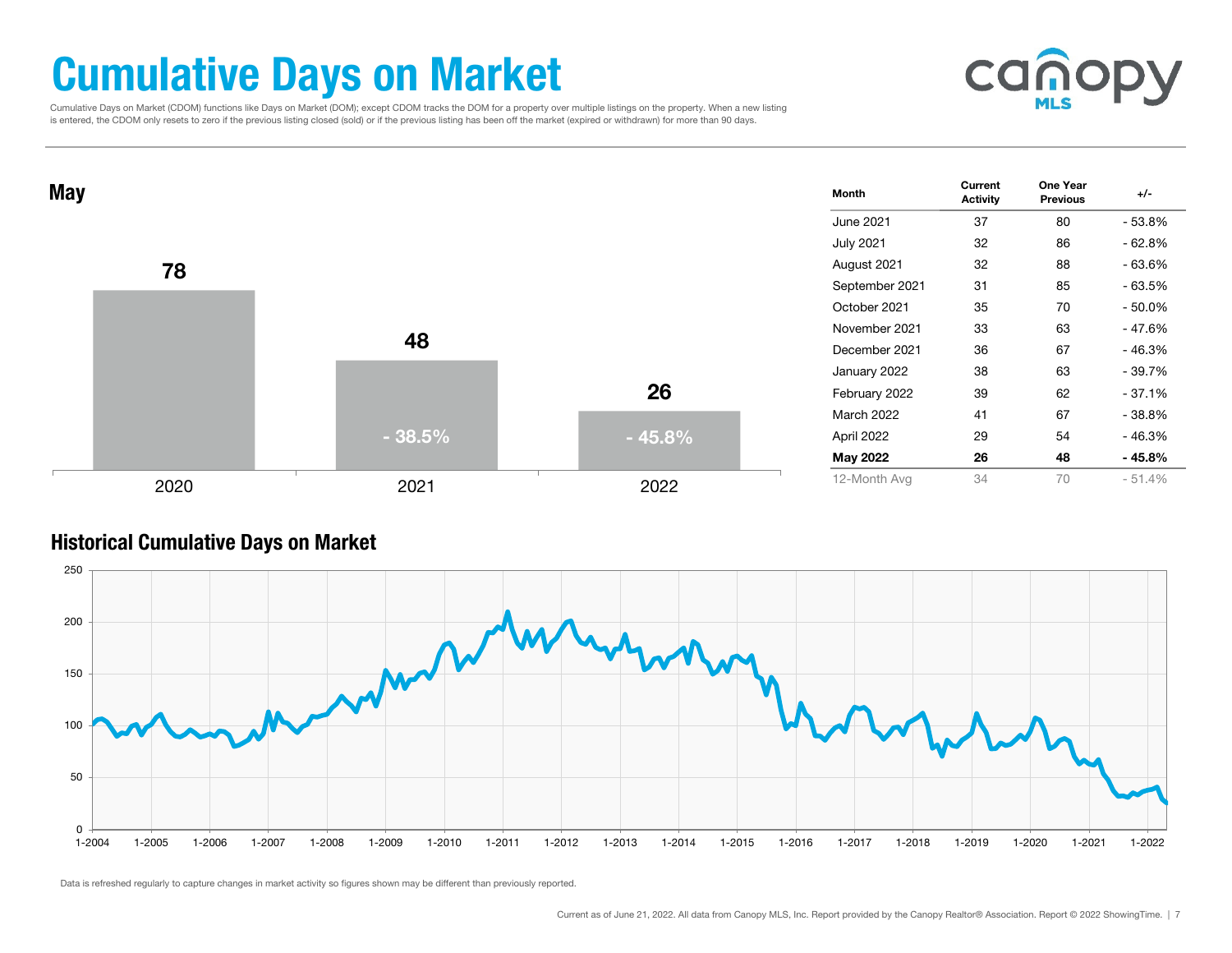### Median Sales Price

Median price point for all closed sales, not accounting for seller concessions, in a given month.



| <b>May</b> |           |           |           | Month            | Current<br><b>Activity</b> | One Year<br><b>Previous</b> | $+/-$    |
|------------|-----------|-----------|-----------|------------------|----------------------------|-----------------------------|----------|
|            |           |           |           | <b>June 2021</b> | \$348,000                  | \$280,000                   | $+24.3%$ |
|            |           |           |           | <b>July 2021</b> | \$340,000                  | \$295,000                   | $+15.3%$ |
|            |           |           | \$400,500 | August 2021      | \$350,000                  | \$305,000                   | $+14.8%$ |
|            |           | \$345,000 |           | September 2021   | \$349,000                  | \$315,000                   | $+10.8%$ |
|            |           |           |           | October 2021     | \$345,000                  | \$315,125                   | $+9.5%$  |
|            | \$267,000 |           |           | November 2021    | \$350,000                  | \$313,500                   | $+11.6%$ |
|            |           |           |           | December 2021    | \$354,900                  | \$311,850                   | $+13.8%$ |
|            |           |           |           | January 2022     | \$340,000                  | \$315,000                   | + 7.9%   |
|            |           |           |           | February 2022    | \$350,000                  | \$302,000                   | $+15.9%$ |
|            |           |           |           | March 2022       | \$374,000                  | \$319,750                   | $+17.0%$ |
|            |           | $+29.2%$  | $+16.1%$  | April 2022       | \$375,000                  | \$330,000                   | + 13.6%  |
|            |           |           |           | May 2022         | \$400,500                  | \$345,000                   | + 16.1%  |
|            | 2020      | 2021      | 2022      | 12-Month Avg     | \$354,900                  | \$312,500                   | $+13.6%$ |

#### Historical Median Sales Price

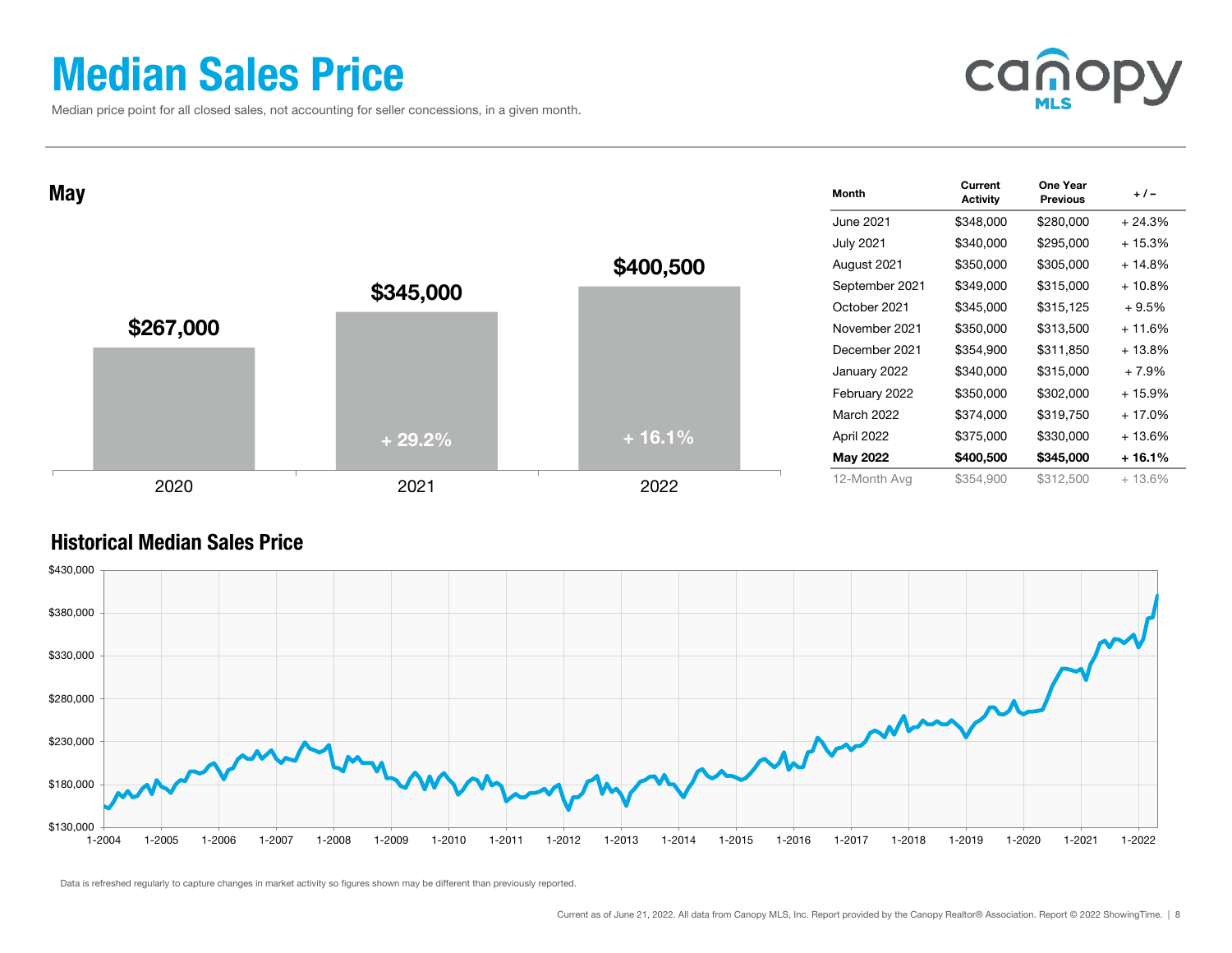### Average Sales Price

Average sales price for all closed sales, not accounting for seller concessions, in a given month.



| <b>May</b> |           |           |           | <b>Month</b>      | Current<br><b>Activity</b> | One Year<br><b>Previous</b> | $+/-$    |
|------------|-----------|-----------|-----------|-------------------|----------------------------|-----------------------------|----------|
|            |           |           |           | June 2021         | \$425,909                  | \$323,290                   | $+31.7%$ |
|            |           |           |           | <b>July 2021</b>  | \$400,400                  | \$344,736                   | $+16.1%$ |
|            |           |           |           | August 2021       | \$439,388                  | \$375,232                   | $+17.1%$ |
|            |           |           | \$488,654 | September 2021    | \$441,008                  | \$396,052                   | $+11.4%$ |
|            |           | \$430,483 |           | October 2021      | \$438,591                  | \$381,571                   | $+14.9%$ |
|            |           |           |           | November 2021     | \$440,812                  | \$374,483                   | $+17.7%$ |
|            | \$305,511 |           |           | December 2021     | \$426,557                  | \$395,837                   | $+7.8%$  |
|            |           |           |           | January 2022      | \$414,412                  | \$371,227                   | $+11.6%$ |
|            |           |           |           | February 2022     | \$428,146                  | \$368,029                   | $+16.3%$ |
|            |           |           |           | <b>March 2022</b> | \$447,954                  | \$393,993                   | $+13.7%$ |
|            |           | $+40.9%$  | $+13.5%$  | April 2022        | \$446,603                  | \$408,807                   | $+9.2%$  |
|            |           |           |           | May 2022          | \$488,654                  | \$430,483                   | $+13.5%$ |
|            | 2020      | 2021      | 2022      | 12-Month Avg      | \$436,463                  | \$381,241                   | $+14.5%$ |

#### Historical Average Sales Price

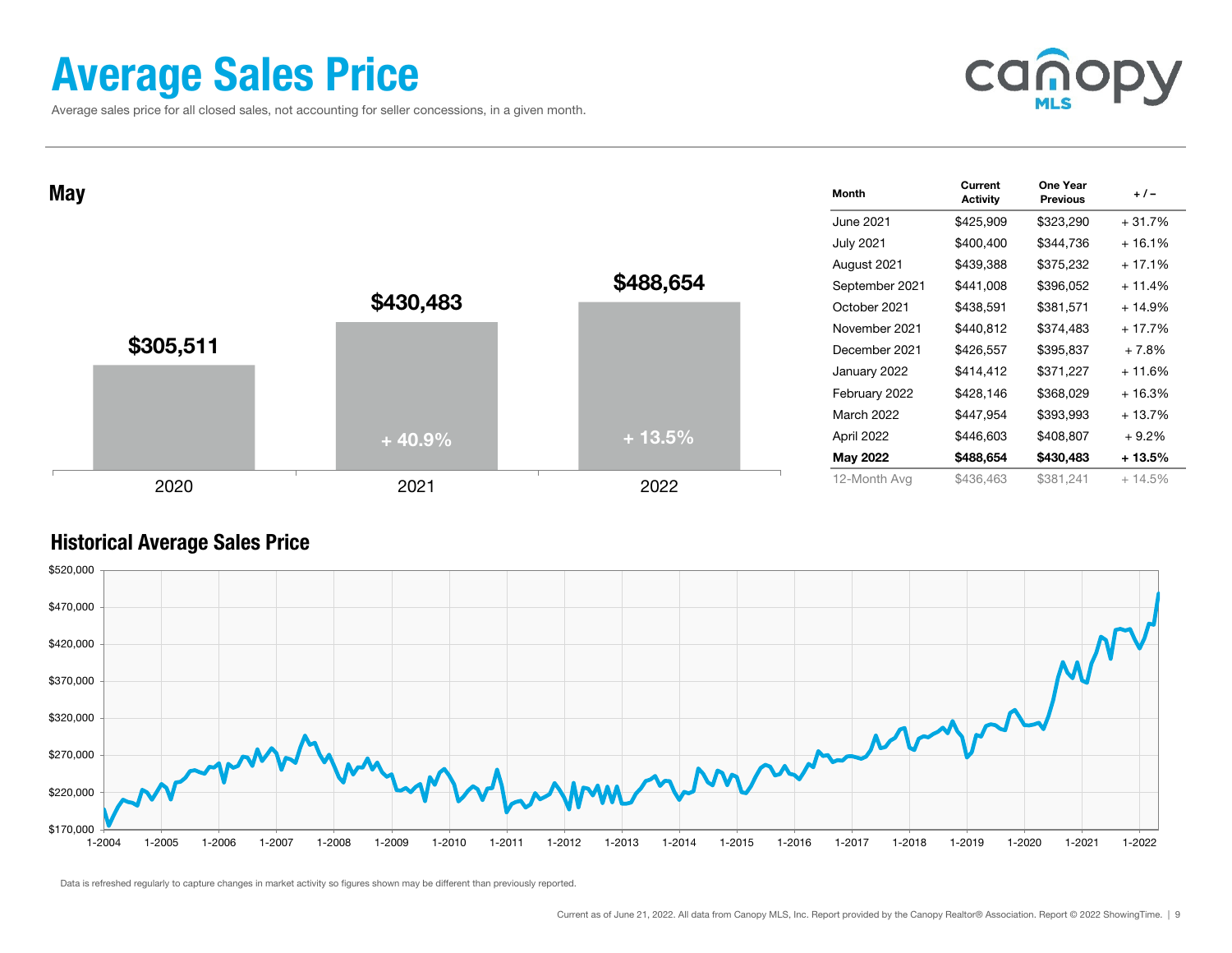# Percent of Original List Price Received



 Percentage found when dividing a property's sales price by its original list price, then taking the average for all properties sold in a given month, not accounting for seller concessions.

| May |       |         |         | Month             | Current<br><b>Activity</b> | One Year<br><b>Previous</b> | $+/-$   |
|-----|-------|---------|---------|-------------------|----------------------------|-----------------------------|---------|
|     |       |         |         | <b>June 2021</b>  | 99.4%                      | 95.0%                       | $+4.6%$ |
|     |       |         |         | <b>July 2021</b>  | 98.8%                      | 95.5%                       | $+3.5%$ |
|     |       |         |         | August 2021       | 98.6%                      | 95.5%                       | $+3.2%$ |
|     | 95.6% | 98.6%   | 101.3%  | September 2021    | 97.9%                      | 95.5%                       | $+2.5%$ |
|     |       |         |         | October 2021      | 97.3%                      | 95.7%                       | $+1.7%$ |
|     |       |         |         | November 2021     | 97.1%                      | 96.0%                       | $+1.1%$ |
|     |       |         |         | December 2021     | 97.1%                      | 96.0%                       | $+1.1%$ |
|     |       |         |         | January 2022      | 96.8%                      | 96.0%                       | $+0.8%$ |
|     |       |         |         | February 2022     | 97.2%                      | 96.1%                       | $+1.1%$ |
|     |       |         |         | <b>March 2022</b> | 99.6%                      | 97.1%                       | $+2.6%$ |
|     |       | $+3.1%$ | $+2.7%$ | April 2022        | 100.6%                     | 98.3%                       | $+2.3%$ |
|     |       |         |         | May 2022          | 101.3%                     | 98.6%                       | $+2.7%$ |
|     | 2020  | 2021    | 2022    | 12-Month Avg      | 98.5%                      | 96.2%                       | $+2.4%$ |

#### Historical Percent of Original List Price Received

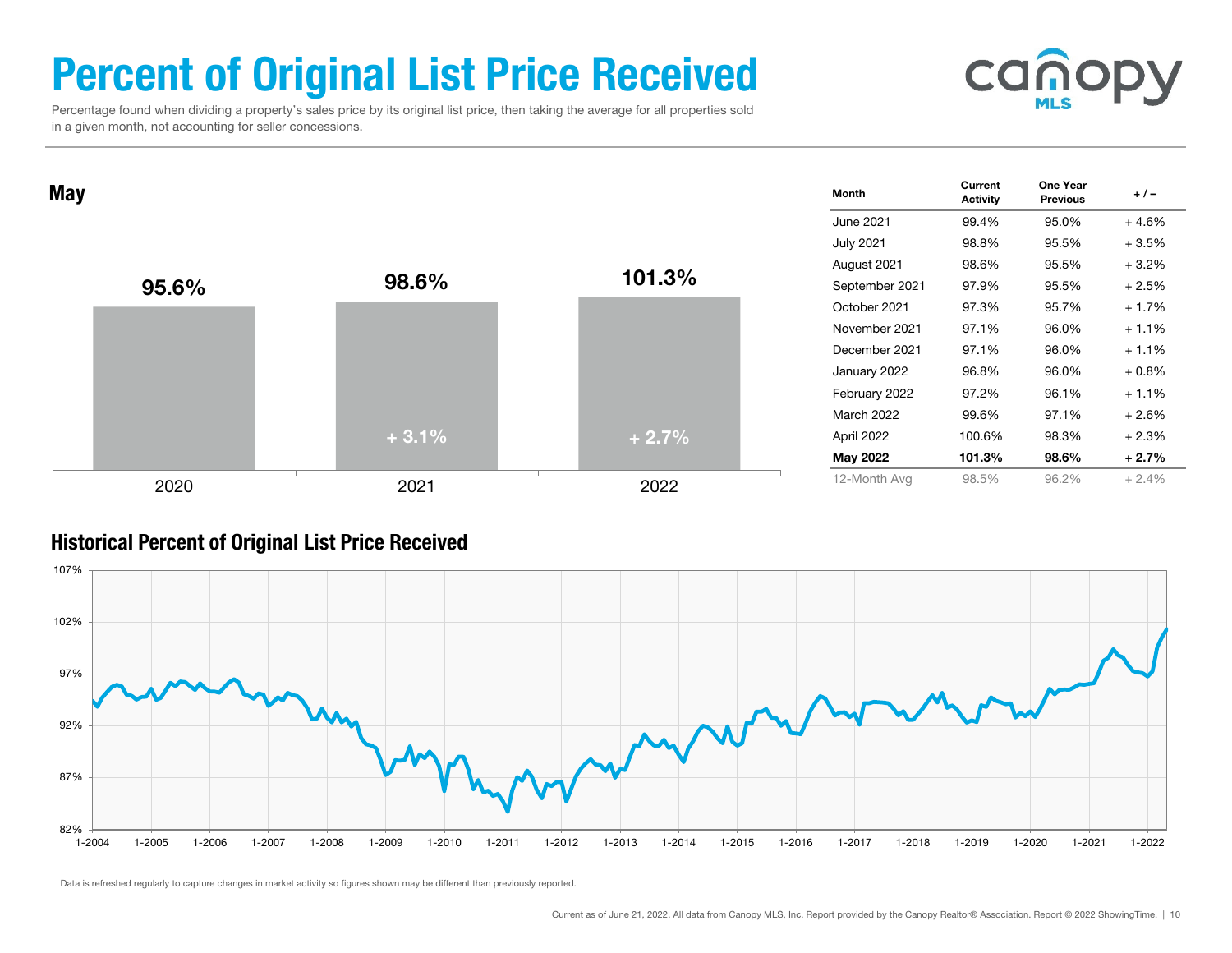# Housing Affordability Index



 This index measures housing affordability for the region. For example, an index of 120 means the median household income was 120% of what is necessary to qualify for the median-priced home under prevailing interest rates. A higher number means greater affordability.



#### Historical Housing Affordability Index